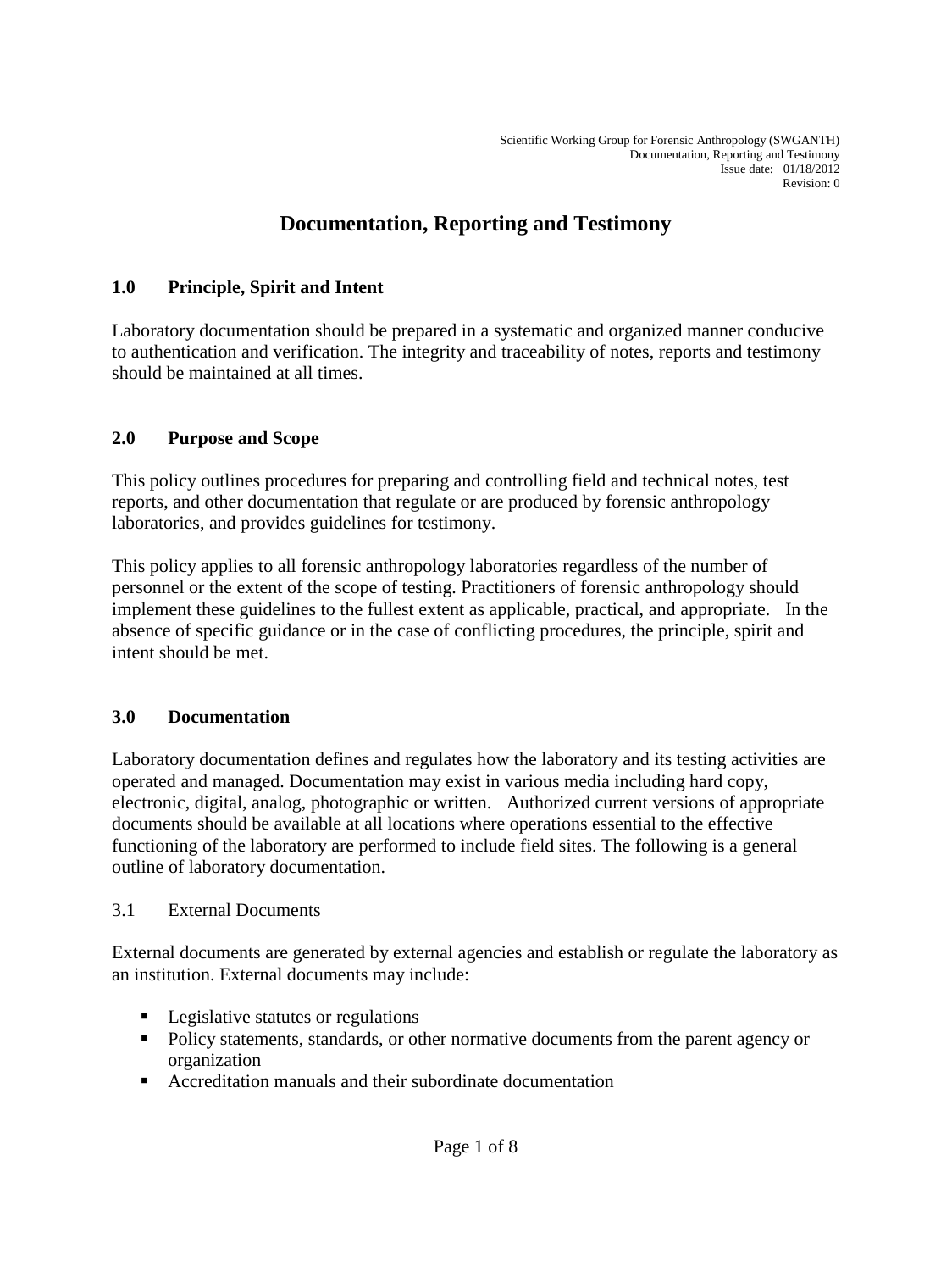### 3.2 Internal Documents

Internal documents are generated within the laboratory and regulate or facilitate practices within the laboratory. Examples of internal documentation include, but are not limited to, laboratory manuals, forms, records, technical notes and field notes.

### 3.2.1 Laboratory Manual

A Laboratory manual is a body of written policies, procedures, and methods that provides guidance and sets standards to ensure that the laboratory's forensic casework is scientifically sound and legally defensible.

The laboratory manual should establish guidelines for reaching the laboratory's mission and goals. Each major subsection of the laboratory manual should have a principle, spirit, and intent statement (however named).

The laboratory manual should:

- Document laboratory policies, systems, programs, procedures and instructions to the extent necessary to assure the quality of its test results.
- Be communicated to, understood by, available to, and implemented by the appropriate personnel.
- Establish uniformity and standardization of recovery and analysis.
- Address topics such as the work environment (management practices, personnel policies, etc.), non-technical general laboratory procedures (security, safety, administration, etc.), logistics, and quality assurance. Quality assurance policies and procedures may form a subsection of the laboratory manual or may be dealt with in a separate document known as a quality manual (however named).
- Define terms, nomenclature, acronyms, abbreviations, and jargon specific to the laboratory.

The procedures and guidelines detailed in the laboratory manual should be used for typical laboratory cases. In the case of deviations, the practitioner should exercise professional judgment in a manner designed to best uphold the principle, spirit and intent of the procedures and guidelines and to minimize any adverse impact that may arise from such deviations. Deviations from the standard should be documented.

### 3.2.2 Subordinate Documentation

Subordinate documentation refers to documentation that is based on the content of the laboratory manual, and provides a framework for documenting and controlling laboratory operations.

Subordinate documentation consists of documents and records. Documents are relatively unchanging and provide a framework for documenting and controlling laboratory operations. Documents should not be confused with records which are products of laboratory operations. For example, a blank technical form is a document until it is filled in, at which point it becomes a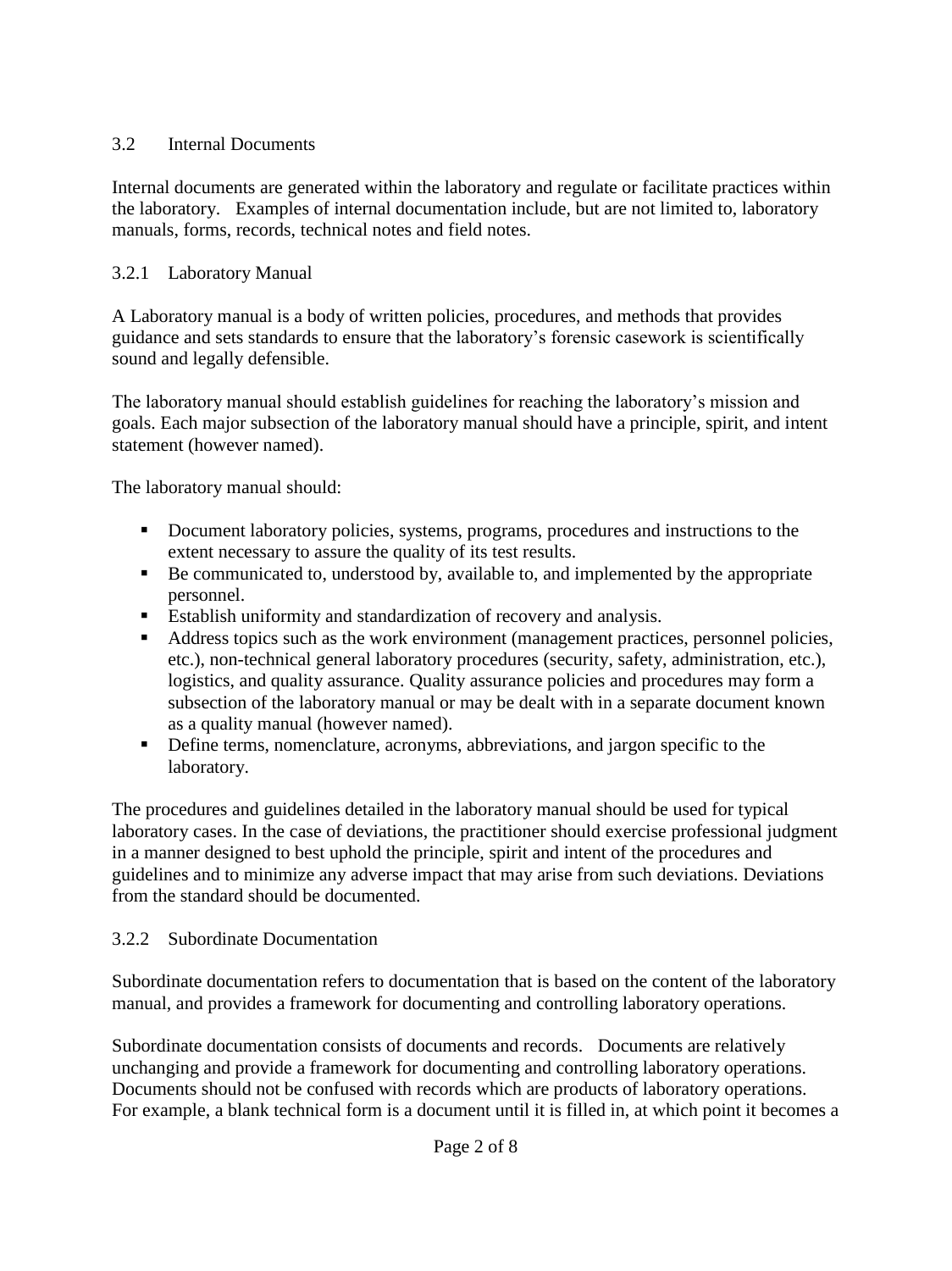record. 3.2.2.1 Forms

A form is a designed data or information collection medium. Anything that can be "filled in" (by hand writing and/or computer) should be considered a form. Examples of forms include report and memo templates, chain of custody, measurement or data collection forms, or communication logs.

### 3.2.2.2 Records

Records contain products of laboratory procedures. Examples of records include:

- Casework examination and administrative documentation such as technical notes (laboratory and field), completed forms and reports
- Ouality assurance files and records such as audit reports training records, performance check, calibration, and maintenance records, corrective and preventive actions taken and physical security logs

The laboratory should have policies and procedures for controlling, managing, identifying, collecting, indexing, accessing, filing, storing, maintaining, securing, and disposing of records, including case files in particular.

The laboratory should have a numbering system or program for uniquely identifying case related test items and activities. The case number should be used as the case identifier for identifying and indexing technical case records, administrative records related to case management, and evidence accessioning records and documentation. The original case number should be retained throughout the life of the item or activity in the laboratory.

The policies and procedures for records control should include provisions for maintaining their confidentiality, as appropriate, and backing up and protecting electronically stored records stored against unauthorized access or amendments.

### 3.2.2.3 Technical Notes

Technical notes are a type of record and consist of any examination items created or used during the testing process, including:

- Laboratory notes (inventories, observations, diagrams and charts) documenting tests undertaken
- Photographs and radiographs that form the basis for analysis or technical conclusions
- Computer printouts produced or used in the course of testing (*e.g.,* Fordisc results)
- Non-rewritable CDs containing examination documentation
- Copies of medical and dental records, items of personal correspondence, and other documentation if they formed the basis for analysis or technical conclusions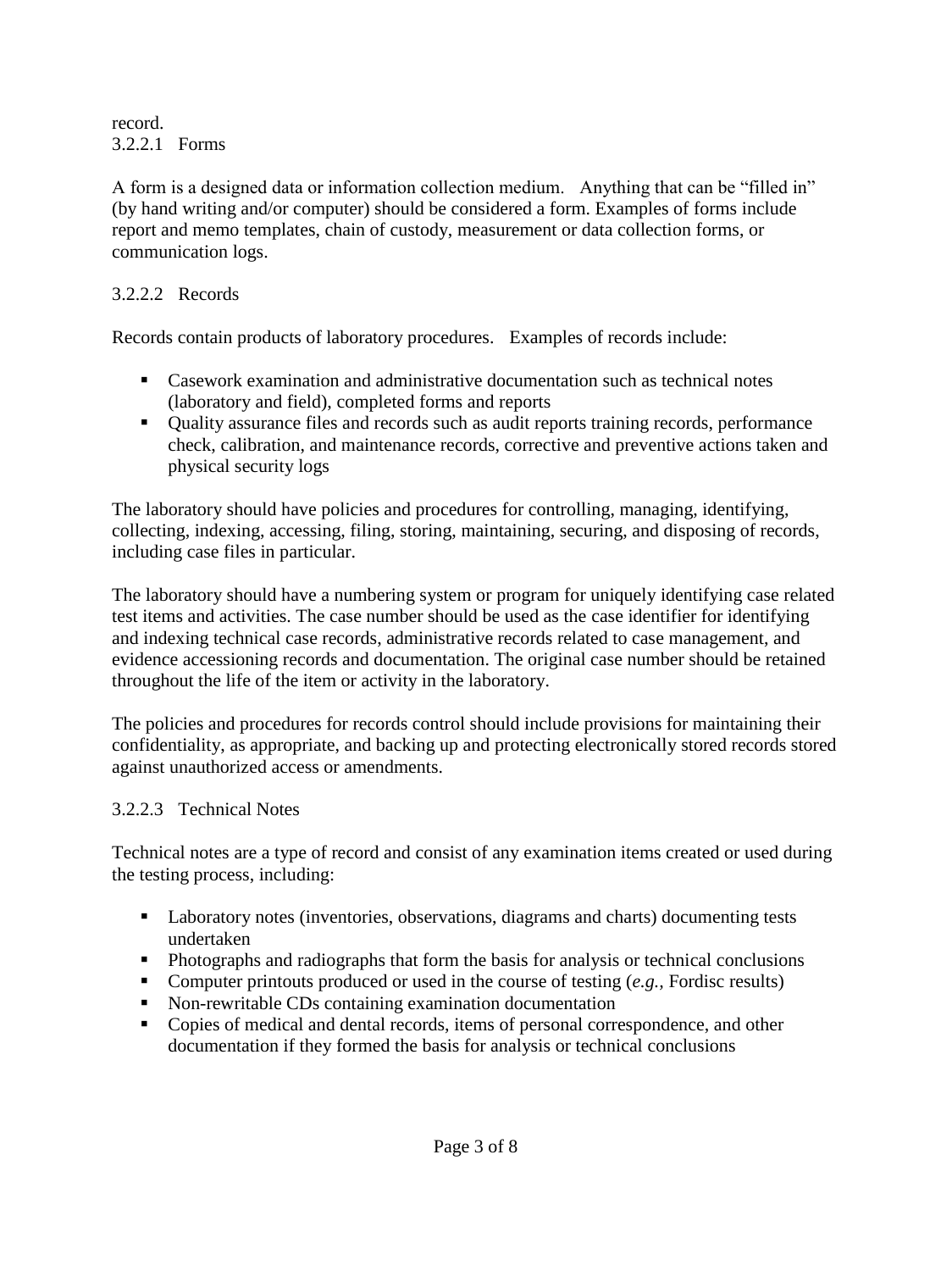The laboratory should have policies and procedures for the compilation of technical notes (also called analytical notes or examination documentation). Standardizing the methods used in taking technical notes provides consistency in recording the results of tests and in maintaining case file records, establishes traceability, and preserves the integrity of the documentation.

Technical notes for each test should contain sufficient information to record observations pertaining to the evidence and to facilitate the traceability and replication of casework and the evaluation and interpretation of tests performed. The detail of the technical notes should be such that another practitioner could independently reach the same conclusion.

Observations, data, and calculations should be recorded at the time they are made. The date(s) the analysis is conducted should be recorded. Technical notes should be made in ink. Practitioners should authenticate laboratory notes by annotating each page with:

- Case identifier
- Signature or initials of practitioner
- $\blacksquare$  Date(s) of examination

The following procedures should be used to correct technical notes:

- Deletions or corrections to notes should be made by placing one line through the undesired text, entering the correct annotation alongside, and initialing. Handwritten deletions, corrections, or changes to computer generated notes should be similarly annotated on the hard copy.
- Write-overs as corrections should be avoided. To correct write-overs, use one line to cross out the write-over, insert the desired text, and initial.
- Handwritten additions or insertions to notes should be initialed
- Masking agents such as blank labels, white-out, correction tape, etc. should not be used to correct notes.

Computer-generated notes are permissible. The following guidance should be used:

- Electronic changes to computer-generated notes may be made until the notes are authenticated.
- Hard copies of digital radiographs should be treated as computer-generated notes and annotated accordingly
- In the case of a combination of handwritten and computer-generated notes, the handwritten portions should be treated as a correction/addition

# 3.2.2.4 Field Notes

Field notes are a type of record and consist of any examination items created or used during scene processing.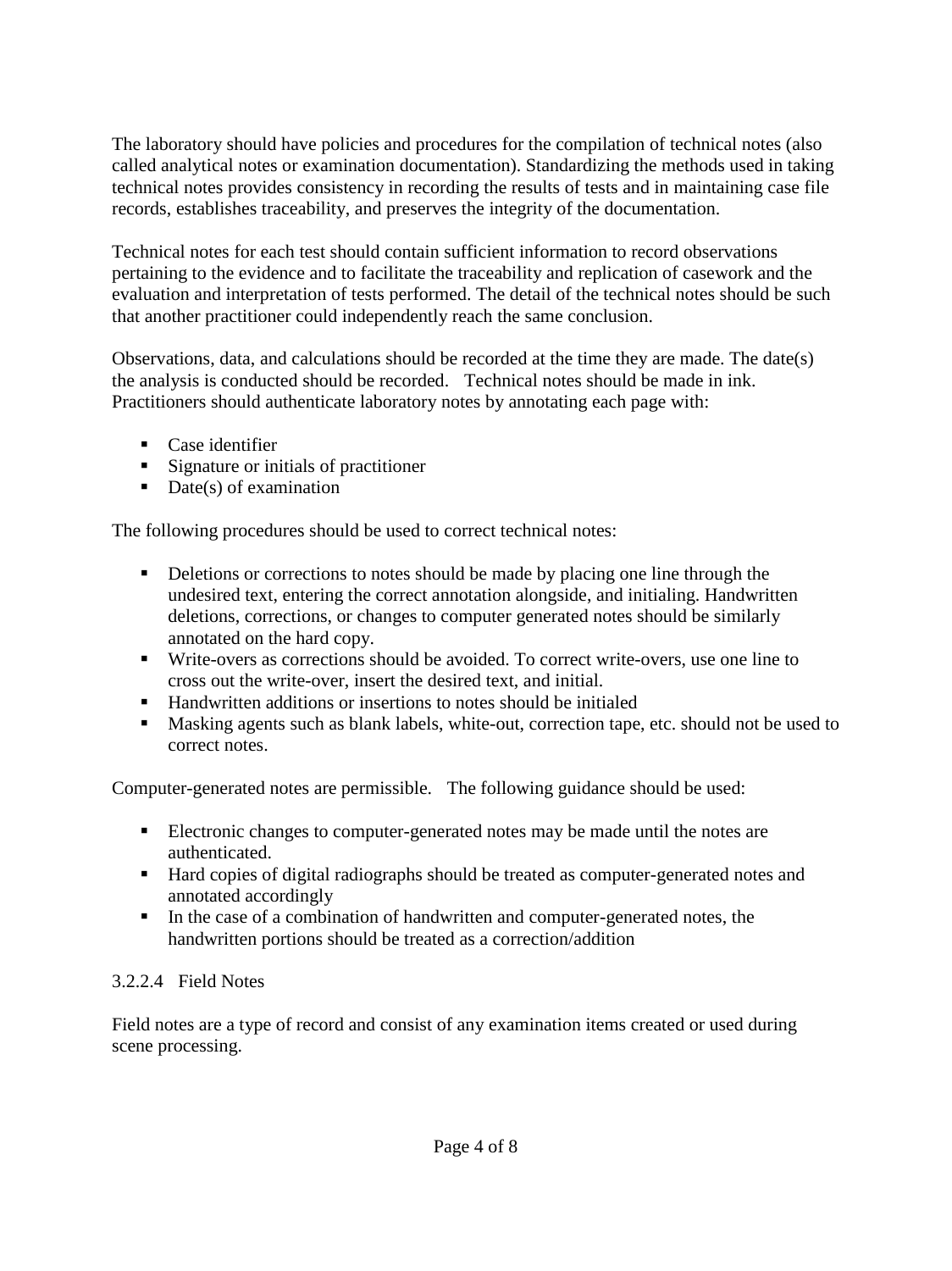Field notes should be sufficient to record the context from which evidence was observed and/or recovered. Field notes may be made using a variety of media including field notebooks, maps/diagrams, photography, and sketches. Field documentation may also include spatial, contextual, and temporal information upon which subsequent decisions about field strategy, methods, techniques, and evidence handling are made.

A scene diagram is a representation of the spatial distribution of evidence or other pertinent reference points. The specificity of diagrams can range from a hand-drawn sketch to a scaled, electronically generated map. In addition to the items listed above, diagrams should include:

- Scene location/reference
- Scale (or "not-to-scale" notation)
- North arrow
- Datum establishing a geographic reference point

As appropriate or relevant, field notes should also include:

- Description of the scene environment
- **Current weather conditions**
- Narrative of other relevant details
- Photographs, including the overall scene and relevant items of evidence

Field notes should be corrected and authenticated in the same manner as technical notes.

### 3.2.2.5 Retention of Records

Records retained for each case should contain sufficient information to enable the test(s) to be repeated under conditions as close as possible to the original, and such that another competent analyst could evaluate what was done and interpret the data. Retained records should establish a clear audit trail that facilitates the traceability and replication of casework.

### 3.3 Document Control

The laboratory should have policies, procedures, and programs that control all internal and external documents that fall within the quality assurance program. A document control program allows a snapshot of documents in use at any given time and ensures that invalid and/or obsolete documents are not used should be in place.

To facilitate the control of documents, the following information should appear on all documents:

- Unique identifier: This can be the title of the document or its unique number if a numbering system is used
- Date: The effective date that the document or document version was adopted (not to be confused with the dates that personnel complete the document)
- Issuing authority: The person responsible for the issuance, updating, content, etc. of a particular document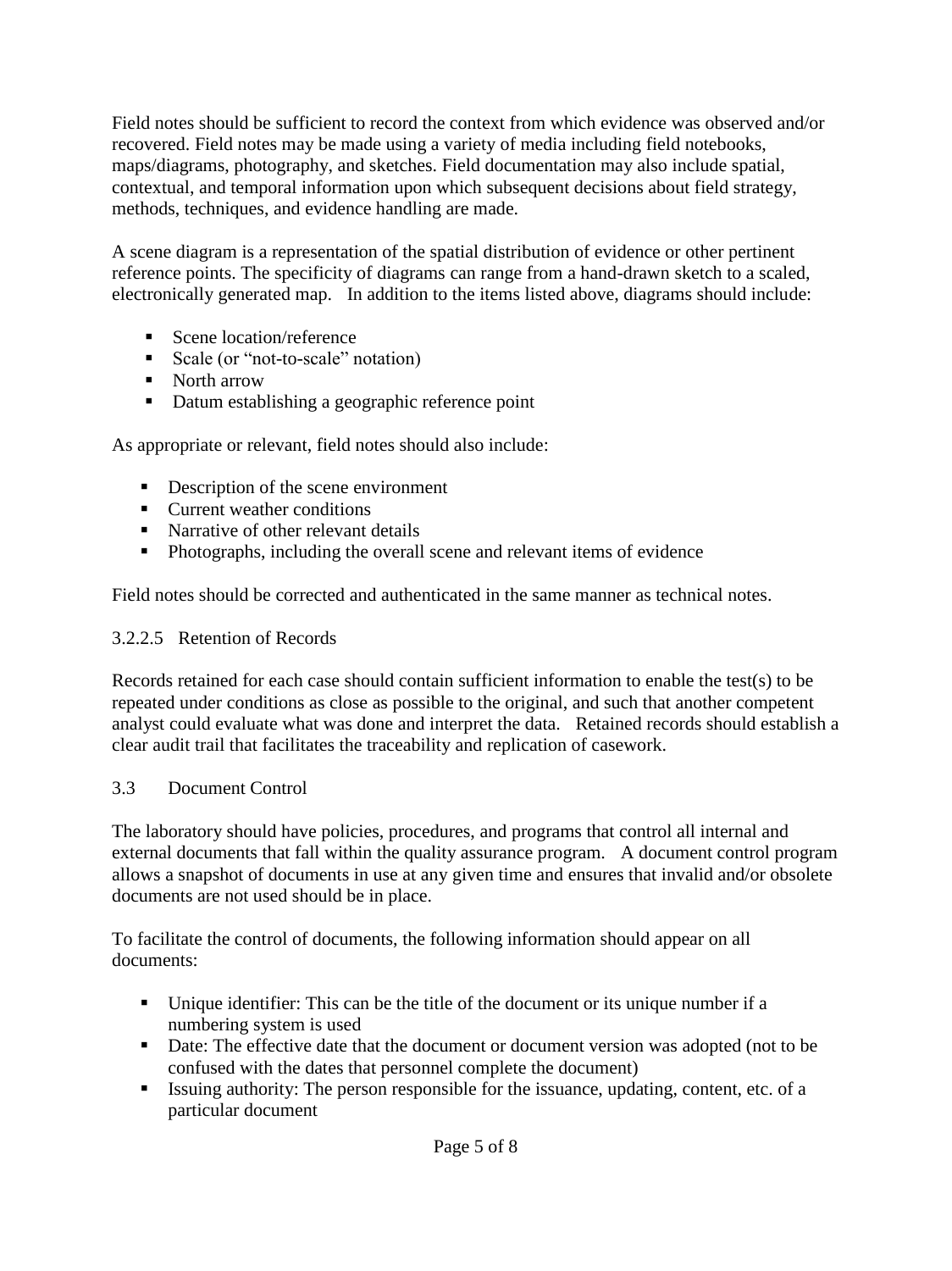Document stop: Shows which page of the document is present and how many pages there are to the document or document packet (e.g., the pages of a three page form will be consecutively identified as Page 1 of 3, 2 of 3, 3 of 3)

Inventory, traceability and control of documents should be maintained by utilizing master lists or equivalent document control procedures.

### 3.3.1 Document Disposition

Policies and procedures for the treatment and disposition of obsolete documents should be established. These should include:

- **Immediate removal of the obsolete document from the document system**
- **Marking the document in some manner as obsolete or superseded**
- Converting obsolete electronic documents to a permanent type of electronic file
- Moving the unalterable file to an appropriate archive

### **4.0 Reporting**

The test report is a record. The test report should include results of each test or series of tests carried out by the laboratory, and results should be reported accurately, clearly, unambiguously, objectively, and in accordance with any specific instructions in the test methods. The reported results should include all information necessary for the interpretation of the test results.

The author(s) of a report should have conducted, participated in, observed, or supervised the testing, or technically reviewed the examination documentation. This includes those whose authorship constitutes signature by proxy.

The laboratory should have policies and procedures regarding the release of test reports and case information.

### 4.1 Report Content

While practitioners may have varying needs and constraints based on the laboratory with which they are associated or their customers, the following provides guidance on recommended administrative content, report organization, reporting significance of results, and additional report content.

#### 4.1.1 Administrative Content

Each report should include at least the following information. If omitted from the report, the information should be included elsewhere in the case file.

- Title (e.g., Forensic Anthropology Report)
- The laboratory name and address
- The location where the tests were carried out, if different from the laboratory location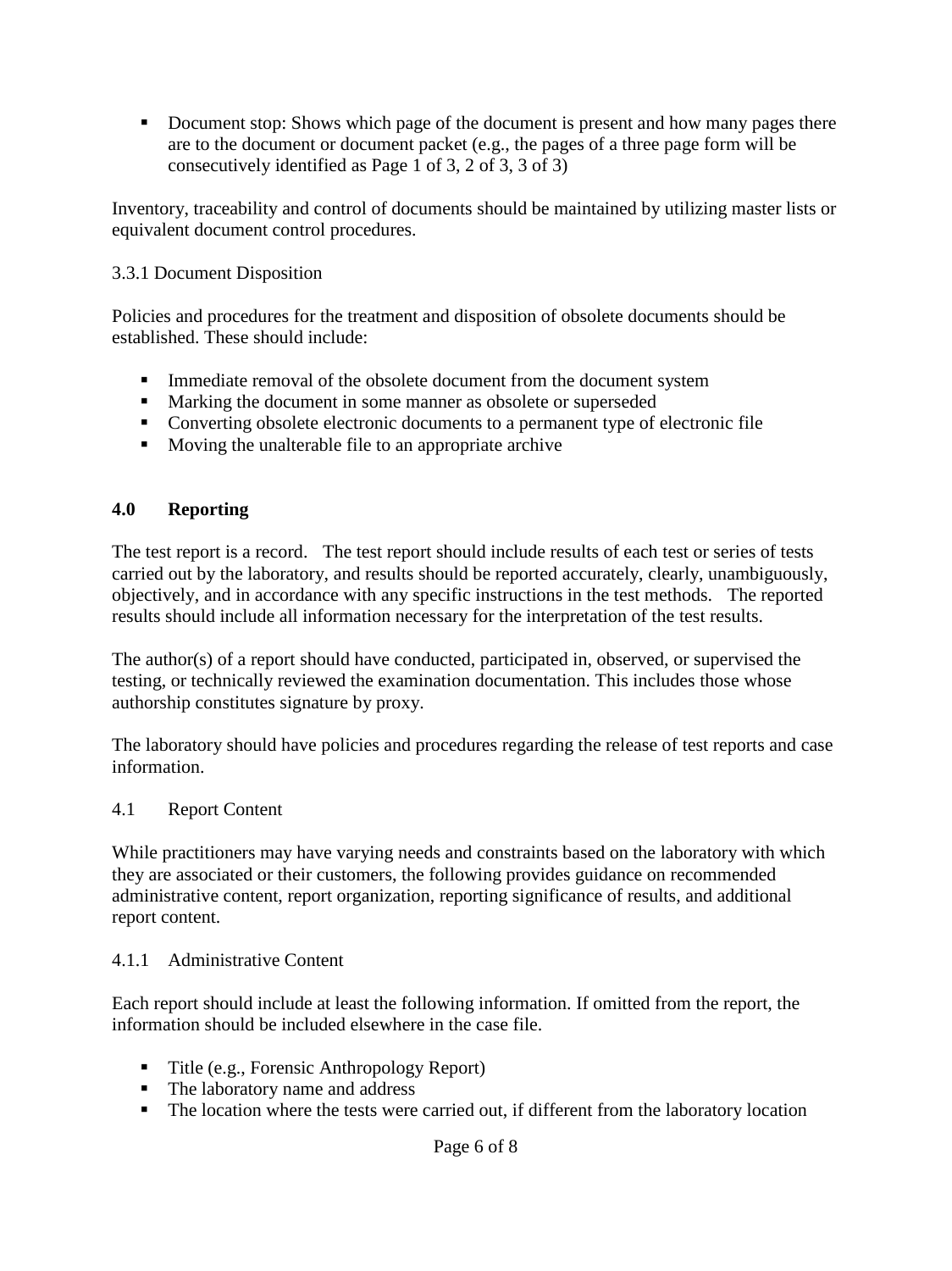- Unique identification of the report (usually the case number/identifier), which should be included on each page of the report
- A clear identification of the end of the report (usually accomplished by page numbering, e.g., page 4 of 4).
- The name and address of the customer
- Identification of the methods used
- A description of, the condition of, and unambiguous identification of the item(s) received and/or examined
- $\blacksquare$  The date of receipt of the item(s)
- Reference to the sampling plan or procedures used by the laboratory or other bodies where these are relevant to the validity or application of the results
- The results or conclusions, however named
- The name(s), function(s), and signature(s) or equivalent identification of person(s) authorizing the report (usually the practitioner who authored the report)

### 4.1.2 Report Organization

As appropriate, reports should contain results organized according to the type(s) of test(s) performed, such as:

- Biological profile (sex, age, ancestry, stature)
- **Minimum number of individuals**
- **Traits relevant to identification**
- Identification comparison
- Skeletal alterations (antemortem trauma or pathological conditions, perimortem trauma, postmortem damage)

### 4.1.3 Reporting Result Significance

When results, opinions and interpretations (however named) are included in the report, the basis upon which they have been made (i.e., supporting evidence) should be documented. Opinions and interpretations should be clearly marked as such in a test report. Additionally, the below guidance should be applied:

- When the testing method permits, result significance or confidence intervals should be reported.
- When associations are made, the significance of the association should be communicated clearly and qualified properly in the report.
- When no definitive conclusions can be reached *(e.g.,* results are "inconclusive"), the reason(s) should be documented in the report.

### 4.1.4 Additional Report Content

In addition, the report or the case file should include the following, when relevant:

Deviations from, additions to, or exclusions from the test method, and information on